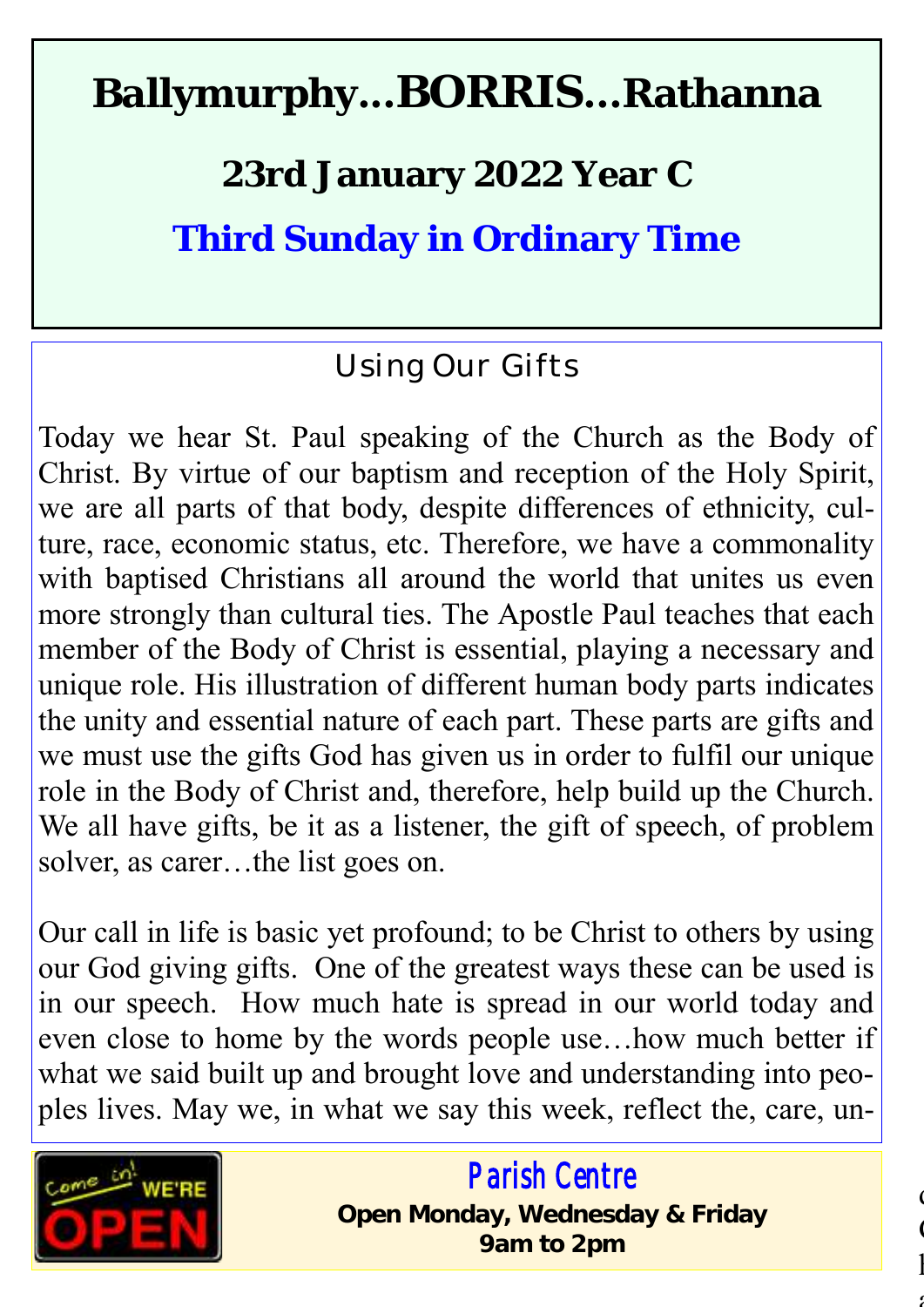### *With Love We Remember... Saturday 22nd & Sunday 23rd January*

*Ballymurphy ~ Anniversary Mass for Jim McCabe & The McCabe Family, Rocksavage*

*Borris ~ Anniversary Mass for James McAteer, late of Fanad, Donegal, Dublin & Killedmond,*

**Pray for: Patrick & Mary Lawlor Headfield, John Sherwood, Bog Lane Borris, Elizabeth Kinsella Kilcoltrim, Margaret Corcoran, Daniel Foley, Catherine Foley & Francis Foley Ballytiglea, Mary O'Gorman Main Street Borris, Dan & Babs Moloney Tinnecarrig, Patrick & Sarah Murphy Crannagh Rathanna, Patty Phelan Kilcloney, James Kavanagh & Patrick Kavanagh Ballytiglea & London, John Doyle Rathanna, Mary Cosgrave Clonagoose**

#### *"They are gone no further than God...and God is very near"*

#### *Parish Contacts*

**Borris Parish Email: borrisparish@gmail.com Phone: 059 977 3128 Website www.borrisparish.ie** *Fr. Shem 087-2400582*

**Borris, Co. Carlow**

 *Polish Mass & Adoration Today 23rd January 6pm in Sacred Heart Church, Borris All Welcome* 

**Scoil Naomh Pádraig Enrolling Junior Infants For September 2022** 

**Email: Ballymurphynationalschool@gmail.com Call: 059-9773512 Visit: Ballymurphyns.scoilnet.ie/blog/parents**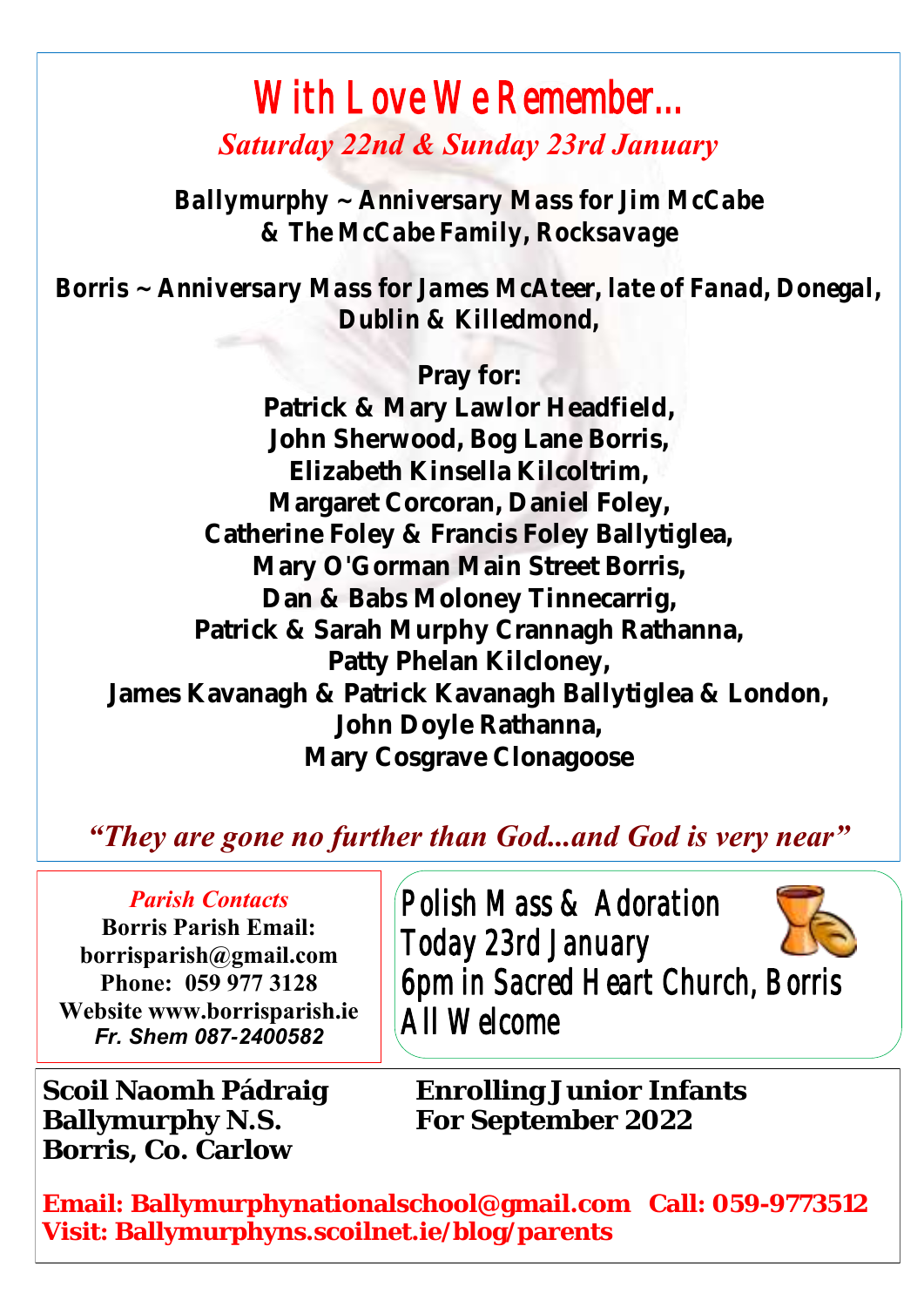# *Safeguarding*

If you are concerned about the welfare & safety of children or vulnerable adults contact the

**Director of Safeguarding Ms. Kathleen Sherry**  Mob: 085-8021633,

### *For those who are Anxious...*

A Prayer for Letting Go of Worries

Heavenly Father,



Lately I've been so worried about things that are out of my control. Help me to trust that you are working every little detail of my life out and that I have nothing to fear or worry about.

In Jesus's name, Amen.

— [Unknown](https://www.pinterest.com/pin/395894623491233608/) 

### Synod News

Pope Francis tells us that 'Synodality is the way of being the Church today according to the will of God, in a dynamic of discerning and listening together to the voice of the Holy Spirit.' A Synodal Church journeys together. In the coming months, all members of our Church will be invited to reflect on and share their experience of how we are journeying together as a Church in Kildare and Leighlin. Look out for details on [www.Kandle.ie/synod](http://www.google.com/url?q=http%3A%2F%2Fwww.Kandle.ie%2Fsynod&sa=D&sntz=1&usg=AFQjCNE7EbTrWUGHtUQ9roabJyYb0wWPww) and in your local parish.

**Synod information session on what is proposed for Kildare and Leighlin** You can register for the K&L Synod information session at the following link:

[Registration for K&L information session Jan 25](https://www.google.com/url?q=https%3A%2F%2Fus02web.zoom.us%2Fmeeting%2Fregister%2FtZYrfu2qpjovHtJRX-JcTn2FlbB0x9ZqlTyR&sa=D&sntz=1&usg=AFQjCNGkxRhw350F3wPwPiThmlgsTqmTXQ)

The session will take place on zoom beginning at 7:30 pm on Tuesday, January 25. It is intended for parish clergy and staff. You are also invited to share the